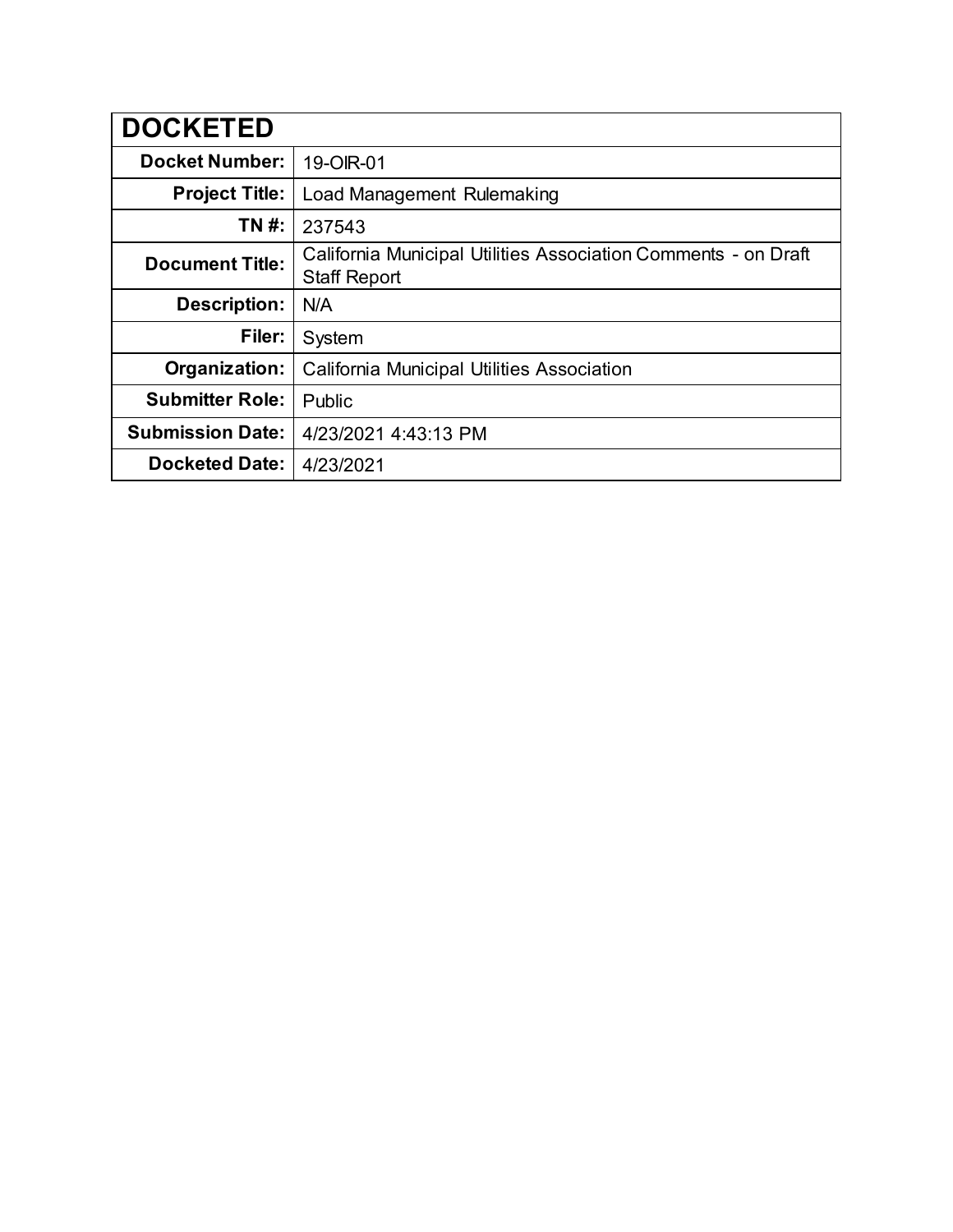Comment Received From: California Municipal Utilities Association Submitted On: 4/23/2021 Docket Number: 19-OIR-01

# on Draft Staff Report

Additional submitted attachment is included below.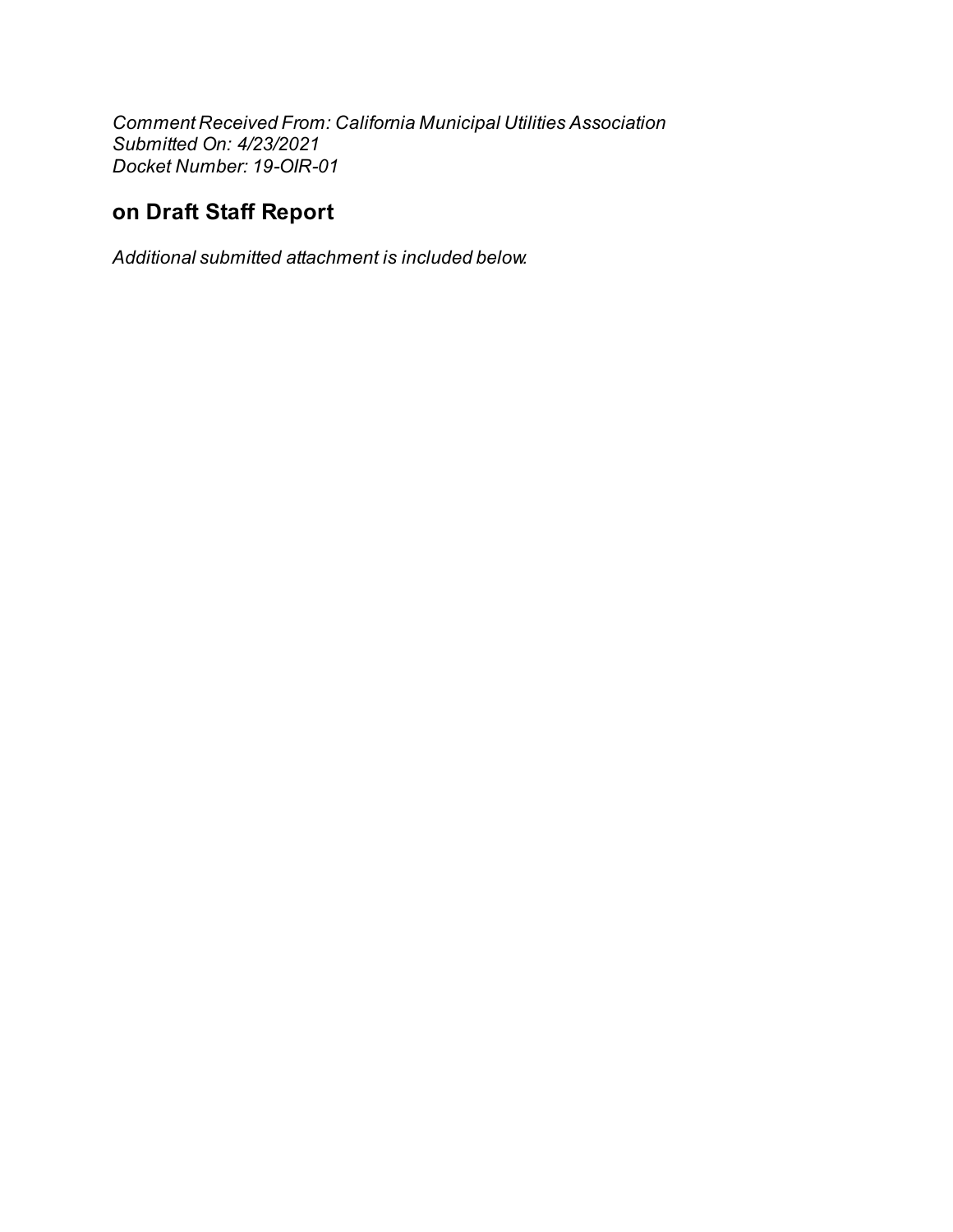## STATE OF CALIFORNIA ENERGY RESOURCES CONSERVATION AND DEVELOPMENT COMMISSION

In the Matter of:

Load Management Rulemaking

Docket No. 19-OIR-01

### **COMMENTS OF THE CALIFORNIA MUNICIPAL UTILITIES ASSOCIATION ON DRAFT STAFF REPORT**

The California Municipal Utilities Association ("CMUA") appreciates the opportunity to provide comments to the California Energy Commission ("Commission") on the April 12, 2021 Draft Staff Report Workshop ("Workshop") and the *Draft Staff Report: Analysis of Potential Amendments to the Load Management Standards* ("Draft Staff Report"), issued on March 25, 2021.

#### **I. INTRODUCTION**

CMUA supports the Commission's goal of developing a standardized system that will enable broad deployment of automated technologies in order to increase the availability of demand flexibility to the grid. The wide use of these technologies will help the state achieve its greenhouse gas ("GHG") emission reduction goals, while also helping to improve grid reliability. Further, because of the Commission's role in setting building energy efficiency standards, setting appliance efficiency standards, adopting flexible demand appliance standards, and supporting the state's forecasting and long term resource planning, the Commission is clearly the correct agency to lead this multi-agency effort. Given the complexity and novelty of the task at hand, the Commission's expertise will be essential to effectively developing both a centralized database of utility rates and the tools and protocols necessary for automation technologies to access and

1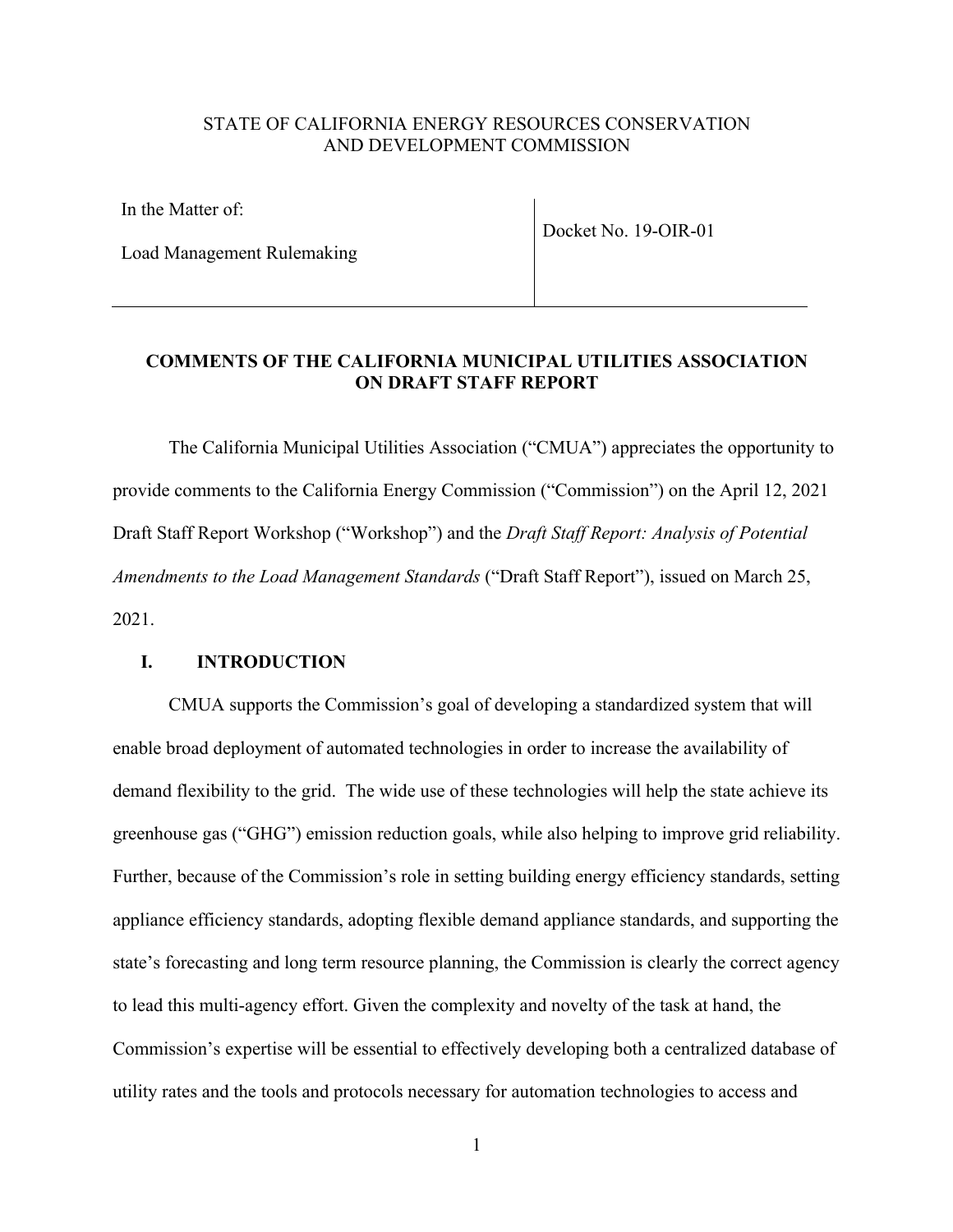respond to the utility rate signals. The Commission is also well-suited to coordinate a broad educational effort to ensure that customers are able to understand the benefits of this program.

However, CMUA has significant concerns with the current structure of the proposed requirement in the Draft Staff Report, which would require certain publicly owned utilities ("POUs") to develop a specific rate structure for each rate class and present the associated tariff(s) to their governing boards for approval by March 2023. While not requiring that POU governing boards ultimately approve the rate structure, these requirements would represent a fundamental infringement of the ratemaking authority and autonomy of the local governing boards. Authorizing the Commission to take on such a primary role in the design of electric rate structures for both the investor owned utilities service areas and the identified POUs, which would cover the vast majority of customers in California, would represent a fundamental shift in the balance of the ratemaking authority set forth in the Constitution and enabling statutes. The legislative history of the load management statutes does not support such a fundamental shift. Instead, CMUA urges the Commission to modify its proposal to make the standard rate structure a *recommendation*, such that the individual POUs would be able to focus on the rate classes where such a program will be most impactful and cost effective as well as to tailor the programs to their specific circumstances and customer-base.

### **II. COMMENTS ON DRAFT STAFF REPORT**

The Draft Staff Report would require the identified POUs to develop a voluntary, subhourly marginal cost tariff for every single customer rate class.<sup>1</sup> These new sub-hourly rates would need to be responsive to marginal grid signals, which could include marginal prices, marginal GHG metrics, or some other signal that would be approved by the Commission. As

 $<sup>1</sup>$  Draft Staff Report at 57.</sup>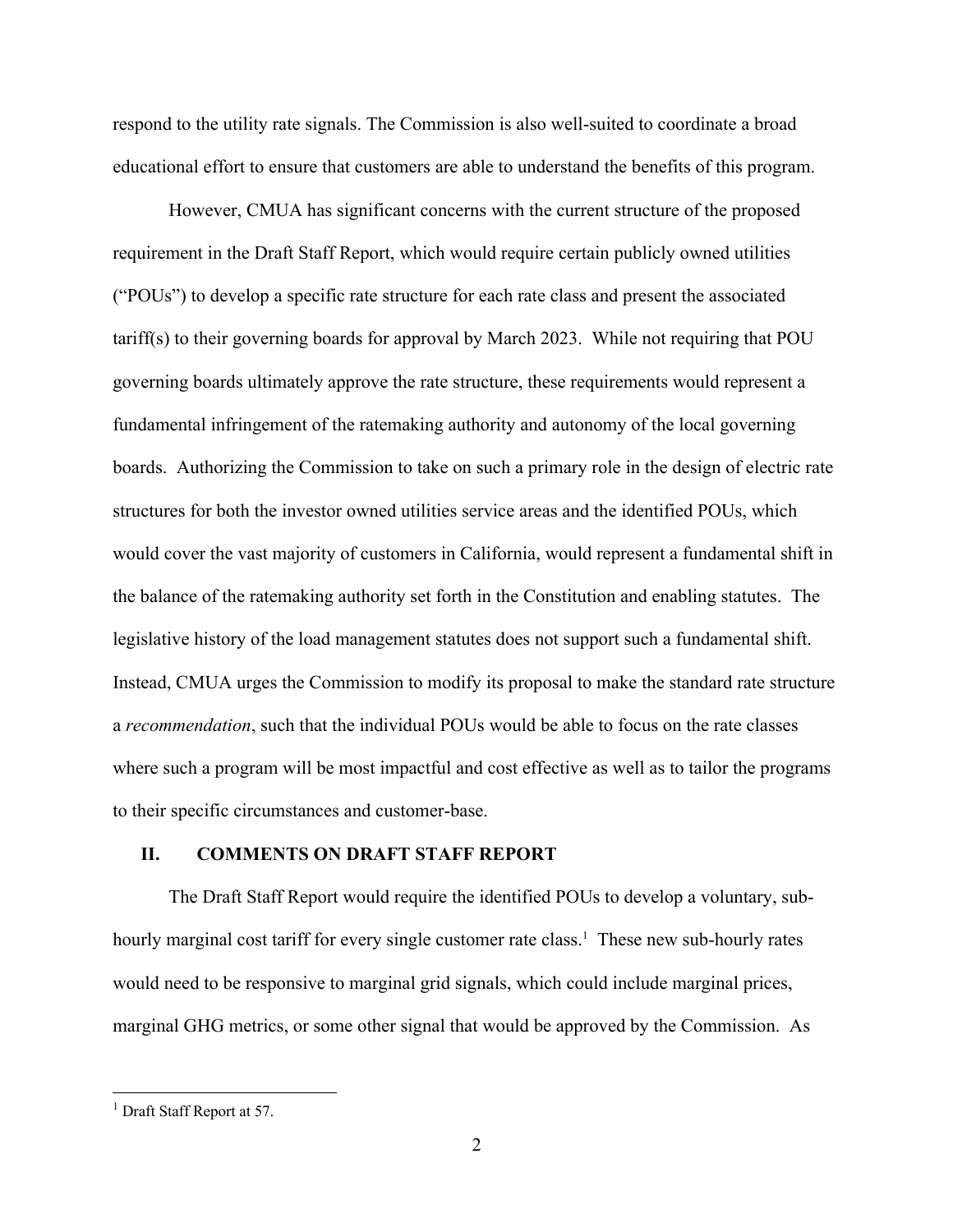clarified by Commission staff during the Workshop, the POU would be obligated to develop a conforming tariff for each customer class and present those tariffs to its governing board for approval. That governing board would still have the authority to reject this rate. However, Commission staff also clarified that if the POU presented what the Commission determined was a nonconforming rate schedule to its governing board, the Commission would likely notify and work with the POU to address any identified deficiencies. The Draft Staff Report asserts that this requirement is consistent with the existing limits on Commission ratemaking authority because: "the proposed load management standards [would] address overarching structural features, while the detailed mechanics of the rate design [would be] left to the utilities and their regulators or governing boards."2

While CMUA appreciates the clarifications on ratemaking authority and the express acknowledgement that the POU governing board maintains the authority to reject any proposed rate, CMUA remains concerned with the proposal. As drafted, the proposed standard would still go beyond the intent of the authorizing statute by requiring the development and presentation of a specific rate and would significantly infringe on the ratemaking authority of the POU governing boards. As described below, CMUA urges the Commission to modify the proposal to give the POUs the necessary flexibility in how these rates are designed and how they are presented to their governing boards.

## **A. The Commission Lacks Statutory Authority to Mandate that POUs Present Specific Rate Designs to their Governing Boards for Approval**

As CMUA described in its comments submitted in this proceeding on March 16, 2020, as well as in comments submitted in Docket No. 08-DR-01 on December 19, 2008, there is a long

<sup>2</sup> Draft Staff Report at 19.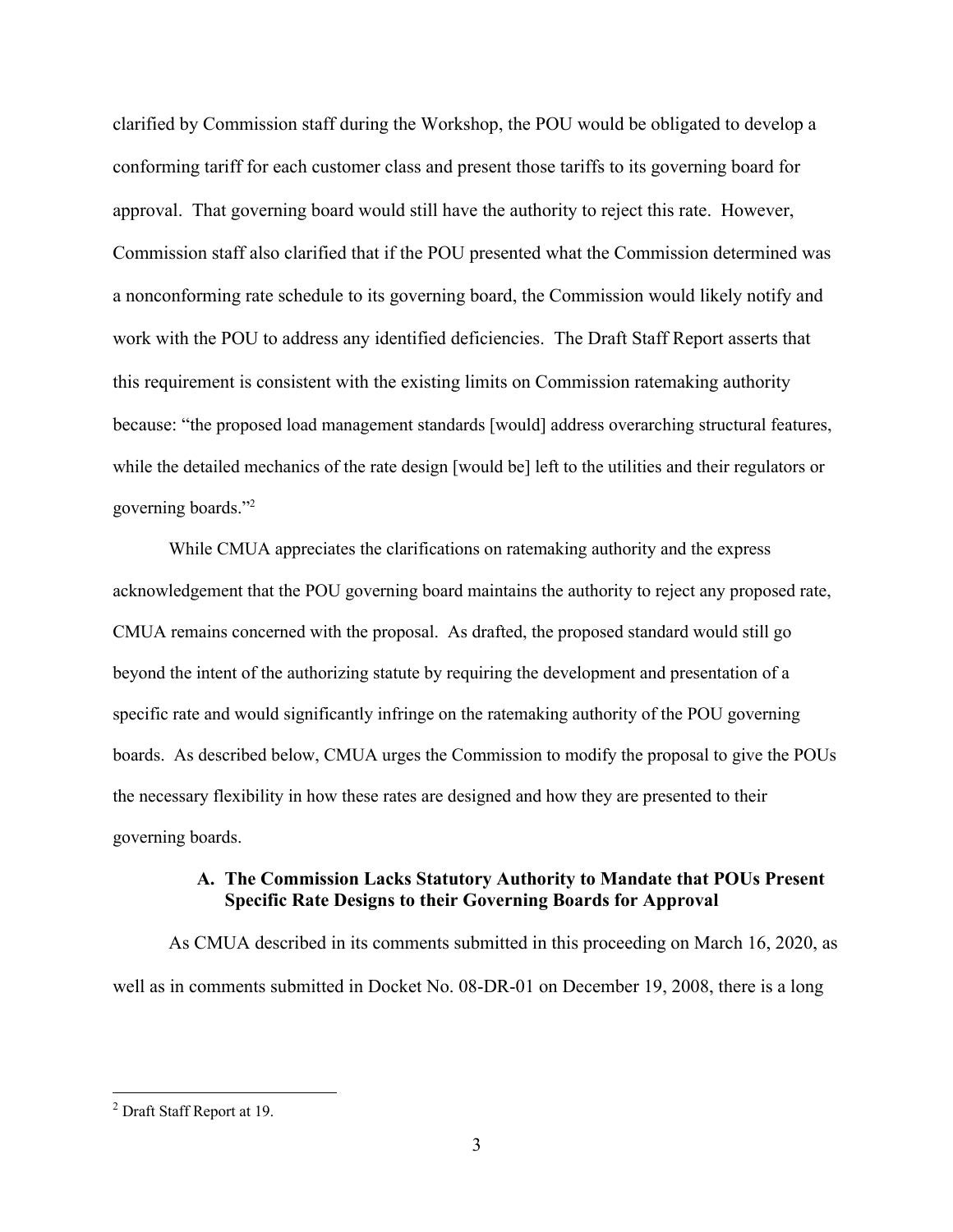and complicated legislative history associated with Public Resources Code section 25403.5.<sup>3</sup> As initially enacted by Assembly Bill ("AB") 4195 (stats. 1976), compliance with the load management standards was originally a requirement before the electric utility would be able to site a new power plant. However, the Legislature determined that the inability to site a needed power plant was too severe of a penalty, and in AB 3062 (stats. 1980) eliminated that penalty and replaced it with a simple obligation for electric utilities to report to the Commission on their efforts to implement the load management standards or, alternatively for POUs, to provide a description of why the POU governing board determined that the load management standard was unsuitable. This information was reported to the Commission as part of each electric utility's biannual obligation to provide a report on its load and supply forecasts. In 2002, SB 1398 eliminated the statutes specifying this forecast reporting requirement and replaced it with the current load and supply forecast reporting as part of the Integrated Energy Policy Report ("IEPR"). When the Legislature made that change, the direction for electric utilities to report on load management standards was simply eliminated.

Nothing in the 45 year history since AB 4195 added Public Resources Code section 25403.5 suggests that the intent of the Legislature is for the Commission to assume a central role in the rate design for the vast majority of retail customers in California. The Legislature has only reduced the role of this provision and has not responded to the inaction on these regulations over the past several decades. However, as currently proposed in the Draft Staff Report, the identified POUs would need to develop tariffs for all customer classes that meet new and fairly rigid structural requirements, and would then need to submit these tariffs to the Commission in order for the Commission to review them for consistency with the load management standards and to

<sup>3</sup> *See* Comments of the California Municipal Utilities Association, Docket No. 08-DR-01, Dec. 19, 2008, at 4-10.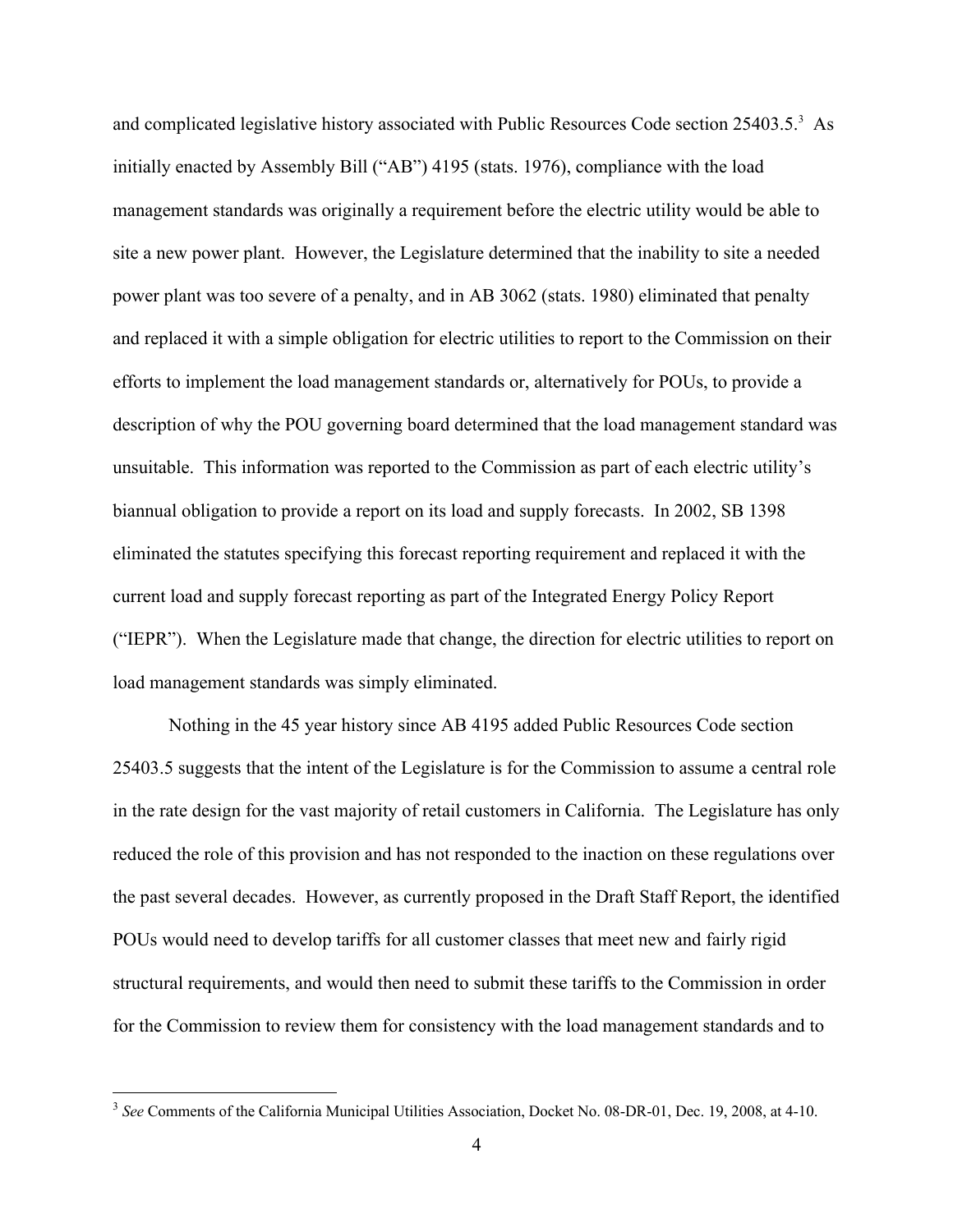identify necessary corrections. Further, the Commission is empowered to approve the acceptable types of marginal signals that can be used, which would be the core element of these new tariffs. Even without mandating the adoption of these tariffs, the Draft Staff Report still infringes on POU governing board ratemaking authority.

### **B. The Proposal Would Be Unnecessarily Costly to Implement and Would Lead to Confusion.**

Even without a mandate to adopt any new tariffs, the identified POUs would be required to go through the lengthy and costly process of developing new tariffs for every rate class and presenting those tariffs to their governing boards for adoption. This proposal provides no discretion for the POU to exclude certain rate classes. There are myriad reasons why such a tariff would not be feasible or suitable for certain classes of customers, such as a determination that the reliability and GHG reduction benefits that would result from the participation these customers would not justify the costs of developing and administering the program. Further, the tariff structures required by the load management standards may be technologically infeasible or inconsistent with existing governing board policies for certain rate classes.

Utility ratemaking is a complex and nuanced process that takes considerable resources. To comply with these requirements, the POU would need to go through the full process of developing a specific tariff and presenting that tariff to its governing board, even if POU staff determined that such tariff is not cost-effective for that rate class or is certain to be rejected by the governing board. It is also unclear what the expectations of the Commission are regarding the ability of the POU to present alternate tariffs that achieve the same goal but may not fit the exact requirements of the load management standards. Similarly, it is unclear if the Commission's review and approval process would allow a POU governing board to be able to

5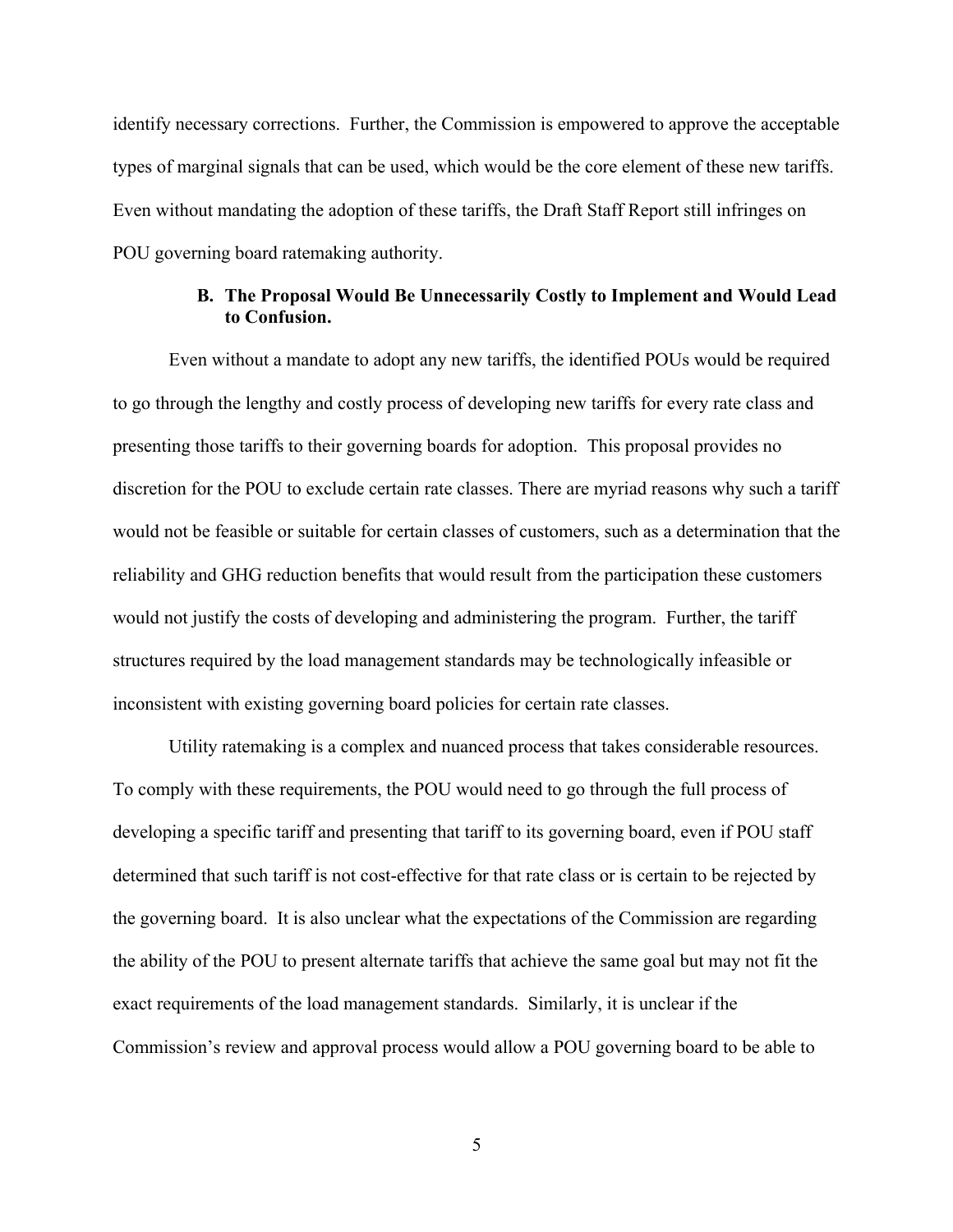reject the tariff in favor of a modified tariff that does not meet the express requirements of the load management standards.

One other key concern is that this structure may be confusing for both the POU governing boards and the POU communities. The proposed regulation requires the POU to develop certain tariffs, the structure and form of which are subject to Commission approval, but states that the POU governing body is not required to adopt the tariffs. This ambiguity creates confusion regarding the actual mandates, especially in light of the fact that the direction to create a specific tariff is in and of itself and impingement on the governing board's ratemaking authority.

## **C. The Commission Should Modify the Proposal to Clarify that the Rate Structure is a Recommendation and that POUs have the Discretion to Present Modified Versions of the Rate Structure Tailored to their Community and Local Needs.**

CMUA urges the Commission to make some modest but vitally important modifications to its proposed regulations that would clarify that the tariff structures are recommended and that each POU retains discretion over the tariffs that it presents to its governing board. Key to this POU discretion would be the ability of the POU to select which rate classes are appropriate for this tariff structure and to conform the tariffs to existing policies adopted by the governing board.

The benefit of these clarifications would be that the POU would be able to develop tariff proposals that the staff are able to fully recommend as reasonable, cost-effective, and consistent with local policies. It would avoid a circumstance where the POU staff would be developing tariffs that are known to be infeasible within their service territory, and which the POU staff would ultimately recommend that its governing board reject. Making these recommended revisions to the proposed regulations would remove the current ambiguity, as well as reduce the